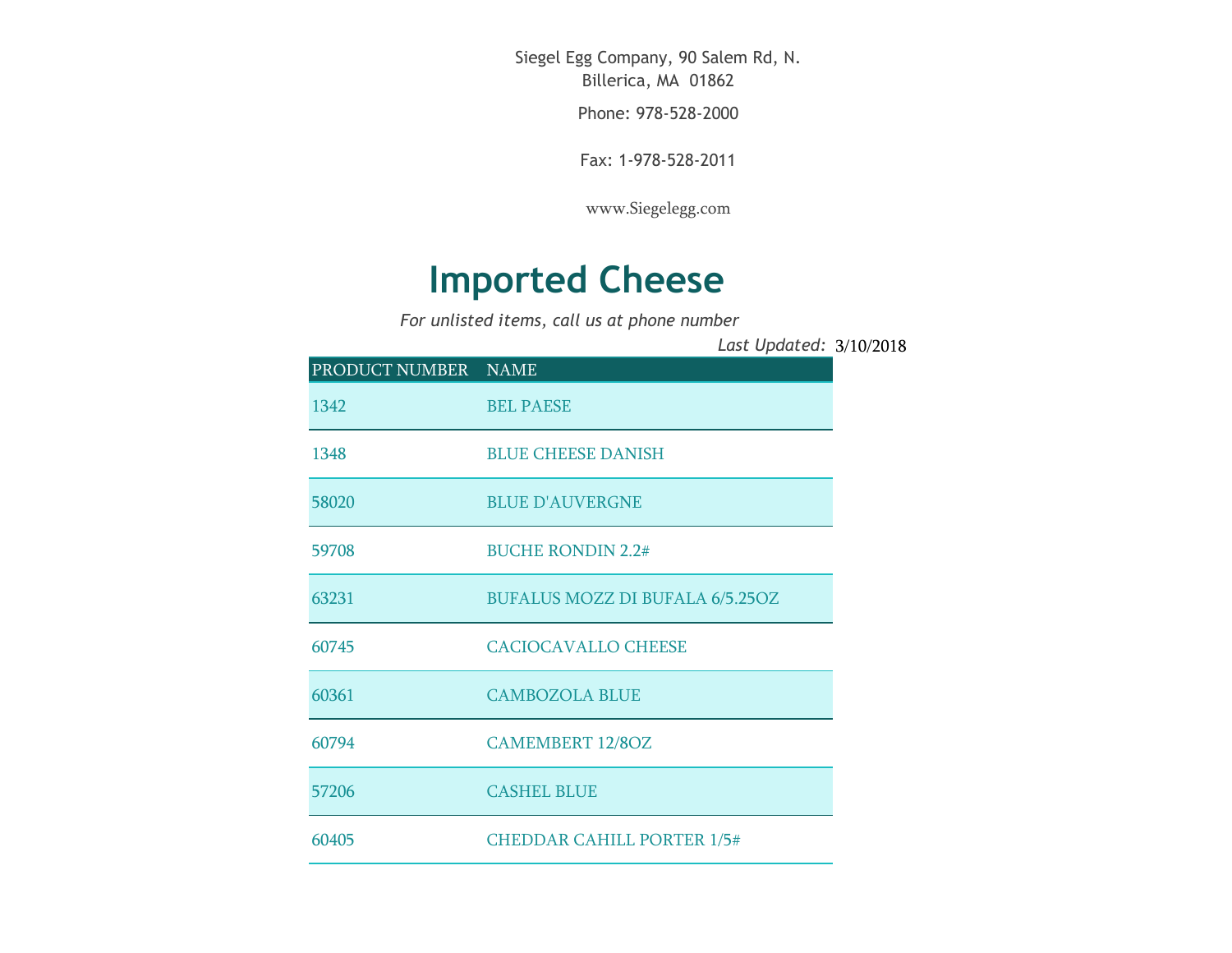| PRODUCT NUMBER NAME |                                         |
|---------------------|-----------------------------------------|
| 63248               | <b>COMTE 20#</b>                        |
| 63475               | COTIJA (4/3.5OZ)                        |
| 55737               | <b>COTSWOLD</b>                         |
| 60944               | <b>DOUBLE GLOUCESTER</b>                |
| 1384                | <b>FONTINA DANISH</b>                   |
| 1432                | <b>FONTINA ITALIAN</b>                  |
| 60018               | <b>FONTINELLA WHEEL</b>                 |
| 59255               | <b>FOURME D'AMBERT</b>                  |
| 63347               | <b>GOAT EL PASTOR 2/1KG LOG</b>         |
| 55735               | <b>GORGONZOLA IMPORTED</b>              |
| 57952               | <b>GRUYERE AUSTRIAN</b>                 |
| 1123                | KASSERI MT. VIKOS 6# CHEESE             |
| 63277               | MANCHEGO 12 MONTHS DJ 2/7#              |
| 56171               | <b>MANCHEGO 6 MONTHS</b>                |
| 63472               | NTURAL GRUYERE CUTS SWITZERLAND<br>6/2# |
| 1483                | <b>PARMESAN ARGENTINE</b>               |
| 1438                | PARMESAN GRANA                          |